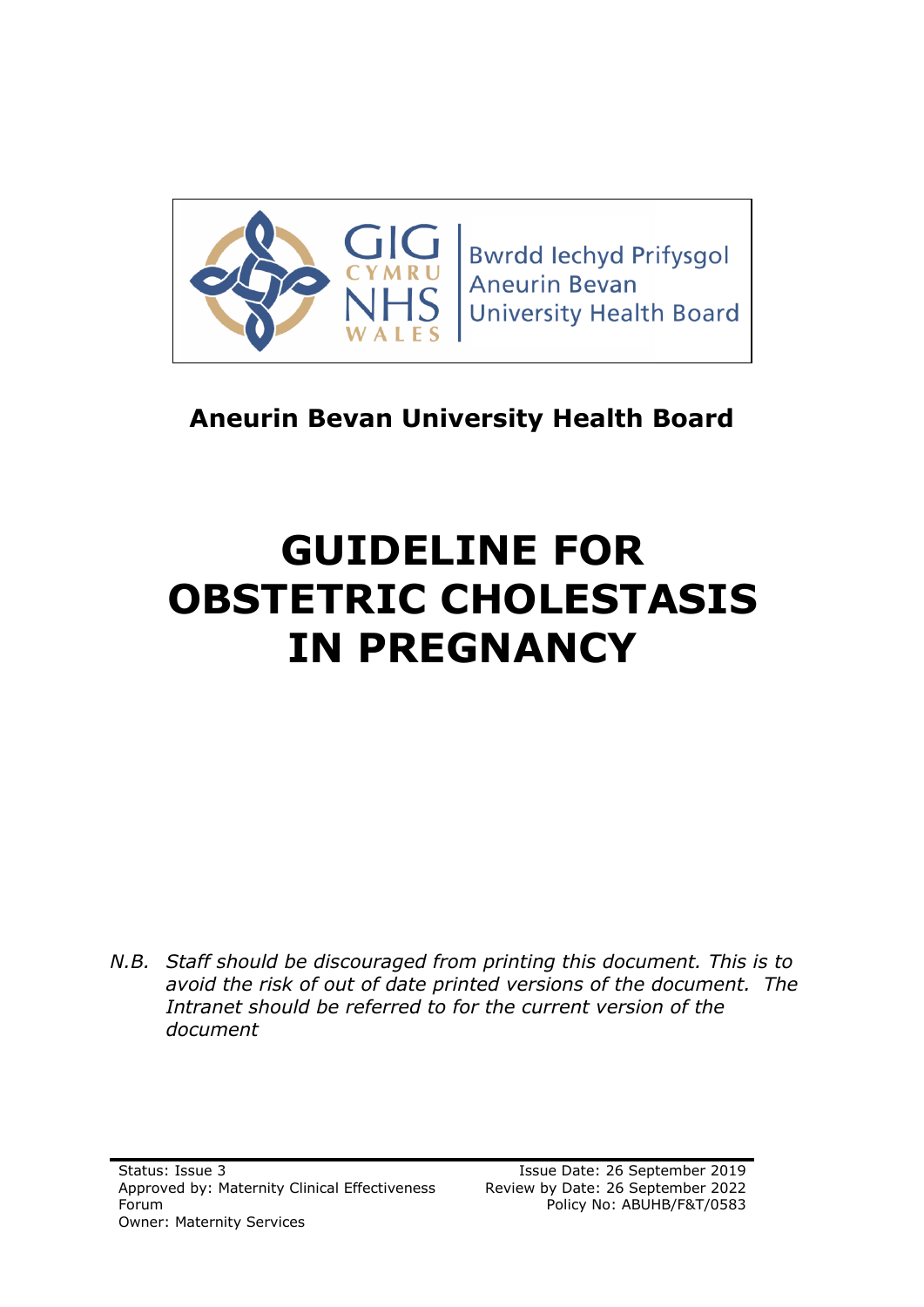# **Aims**

To provide support for clinical decision making with respect to patients with obstetric cholestasis.

# **Objectives**

To standardise care for patients attending with obstetric cholestasis.

To provide high quality and evidence-based care to patients with obstetric cholestasis.

#### **Scope**

This guideline applies to all clinicians working within maternity services.

#### **Roles and Responsibilities**

The maternity management team will be responsible for the dissemination and implementation of the guidance.

#### **Resources**

No additional resources will be needed. As currently happens, a screening assessment in the form of initial blood investigations could be completed by the community midwife, DAU midwife or triage midwife depending on the clinical situation. Abnormal results should then trigger review by a Doctor in the obstetric triage unit where the patient can be discussed with the on-call Consultant if needed.

# **Training**

Staff will access appropriate training where provided. Training needs will be identified through appraisal and clinical supervision.

#### **Standards for Health Services Wales**

This section should outline how the proposal contributes to compliance with the Standards for Health Services Wales and should also indicate to which Standards this area of activity is linked.

# **Equality**

The document promotes assessment of patients on an individual basis taking onto account risk factors for the condition.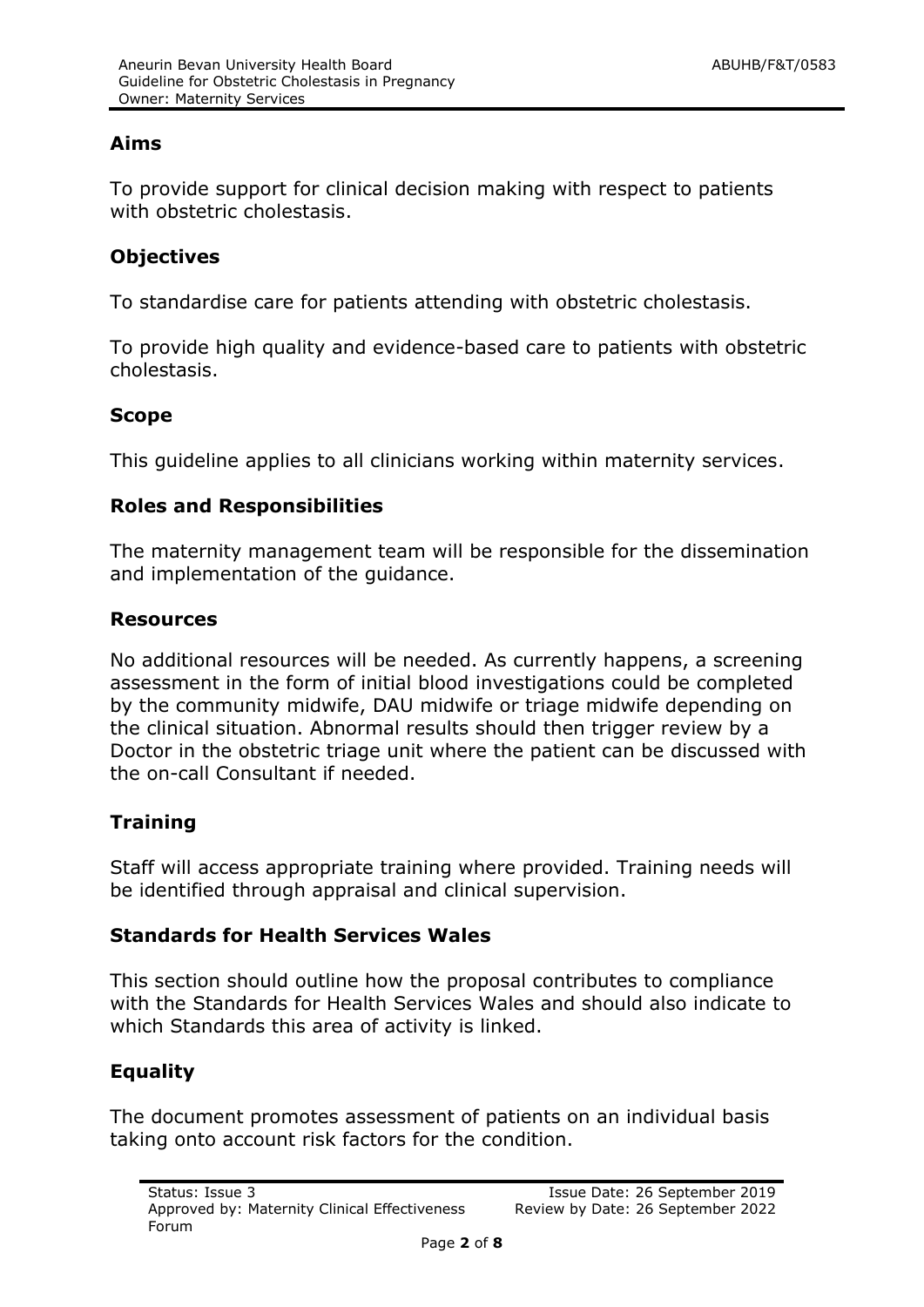# **Audit**

Compliance with the recommended management pathway should be audited regularly to ensure high quality patient care.

#### **Review**

Review policy document 3 years after publication.

# **Introduction**

#### Abbreviations

| <b>ALT</b>  | alanine aminotransferase |
|-------------|--------------------------|
| LFT         | liver function test      |
| <b>UDCA</b> | ursodeoxycholic acid     |
| <b>BA</b>   | bile acid                |
| <b>CTG</b>  | cardiotopography         |
| <b>CMV</b>  | cytomegalovirus          |
| <b>EBV</b>  | Epstein-Barr virus       |
| FBC         | Full blood count         |

#### Key points

- Obstetric Cholestasis complicates 0.2-2% of pregnancies and is more common in multiple pregnancy, and women of South Asian and South American ethnicity. Other risk factors include a personal (reoccurrence rate 90%) or family history of obstetric cholestasis and current hepatitis C infection.
- Obstetric cholestasis is a diagnosis of exclusion and usually presents with itching in the absence of a rash, associated with elevated serum BAs (>10µmol/L) +/- elevated ALT (>35µmol/L). Moderate obstetric cholestasis is defined as BA levels of 10.1–99.9µmol/L. Severe obstetric cholestasis is defined as BA levels of greater than 100µmol/L.
- All patients with obstetric cholestasis are at increased risk of meconium stained liquor (OR 2.60), spontaneous preterm delivery (OR 3.47), iatrogenic preterm delivery (OR 3.65), and delivering a baby requiring neonatal admission (OR 2.12) (although this is not significant when controlled for gestational age in patients with moderate obstetric cholestasis).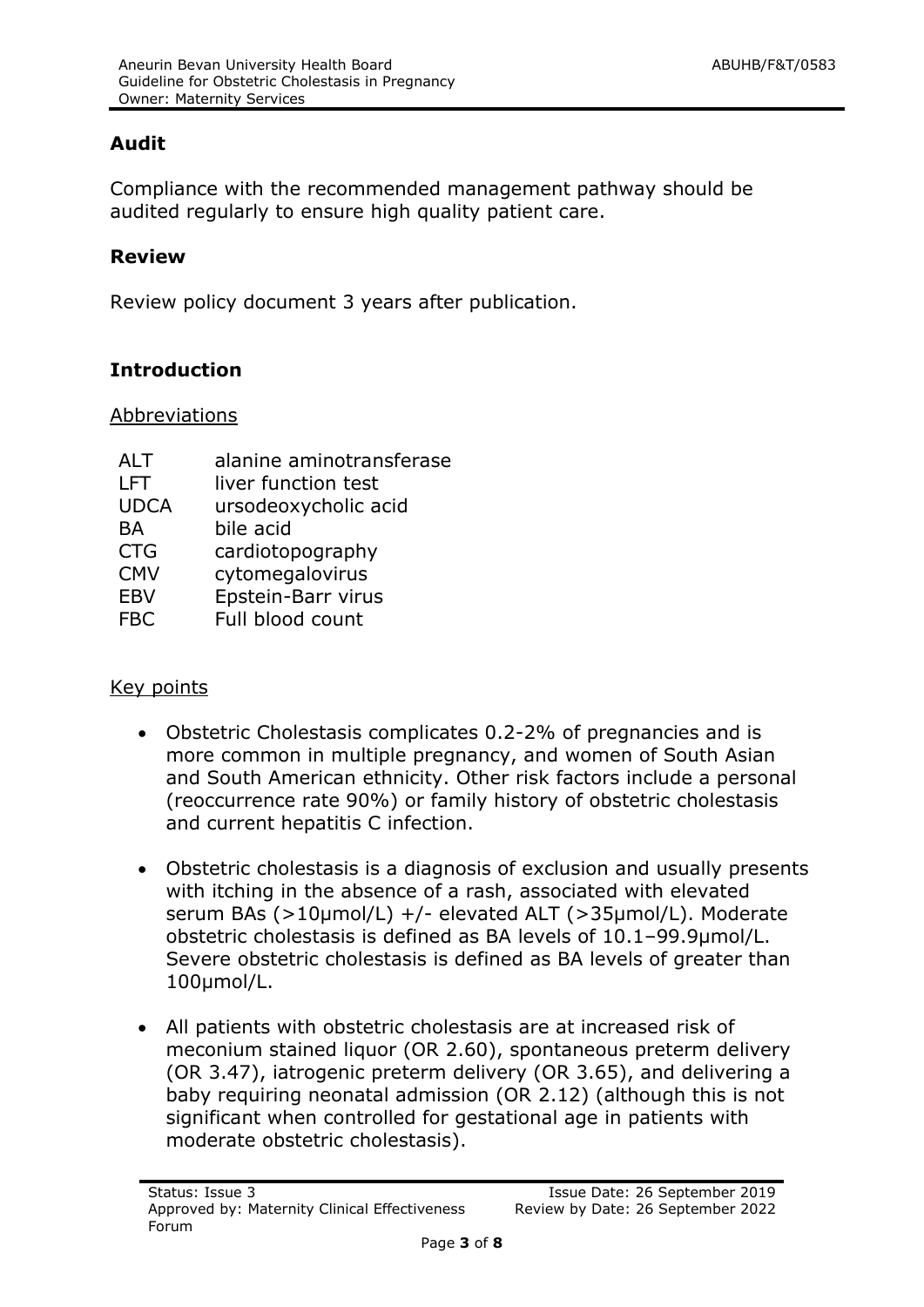- Patients with severely elevated serum BA levels (>100µmol/L) are at increased risk of still birth; 3.44% compared to the background risk of 0.3%.
- Patients with moderately elevated serum BA levels (10.1–99.9 µmol/L) have no increased risk of still birth above the back ground population risk (0.3%).
- Testing BAs and LFTs more frequently than once a week has no positive impact on outcome and is associated with earlier delivery (which is in turn associated with more and longer admissions to a special care baby unit).
- UDCA is a secondary BA and is therefore included in the calculation when serum BA levels are measured in the laboratory (the value is an addition of the endogenous and exogenous BA present). Therefore, serum BA levels should be expected to rise and then plateaux once treatment has been commenced. The plateaux value should be used as the baseline against which to measure the effectiveness of the treatment, and to adjust the dose.
- UDCA should be started at 250-500mg twice a day, and titrated up by 250-500mg per week until a maximum dose of 2g per day, according to clinical symptoms and biochemical response. Its use reduces symptoms of itching but is not associated with a reduction in fetal or neonatal morbidity.

# Background

Obstetric cholestasis complicates 0.2-2% of pregnancies but is more common still in women carrying a multiple pregnancy, and women of South Asian and South American ethnicity (up to 4%). The reoccurrence rate is 90%. It is a diagnosis of exclusion and usually presents with itching in the absence of a rash, associated with elevated serum BAs with or without elevated ALT. It remains a poorly understood condition however ongoing research is beginning to aid understanding of the pathophysiology of the disease and its potential maternal and fetal implications.

#### *Physiology*

BAs are a hydrophilic product of the metabolism of cholesterol in the liver. Their function is to surround hydrophobic digestive products (mainly fats) and allow them to move appropriately through the body. Because of this function they are toxic to cells in high concentrations. Around 95% of BAs (primary BAs) are converted to bile salts and excreted in stool via the

Page **4** of **8**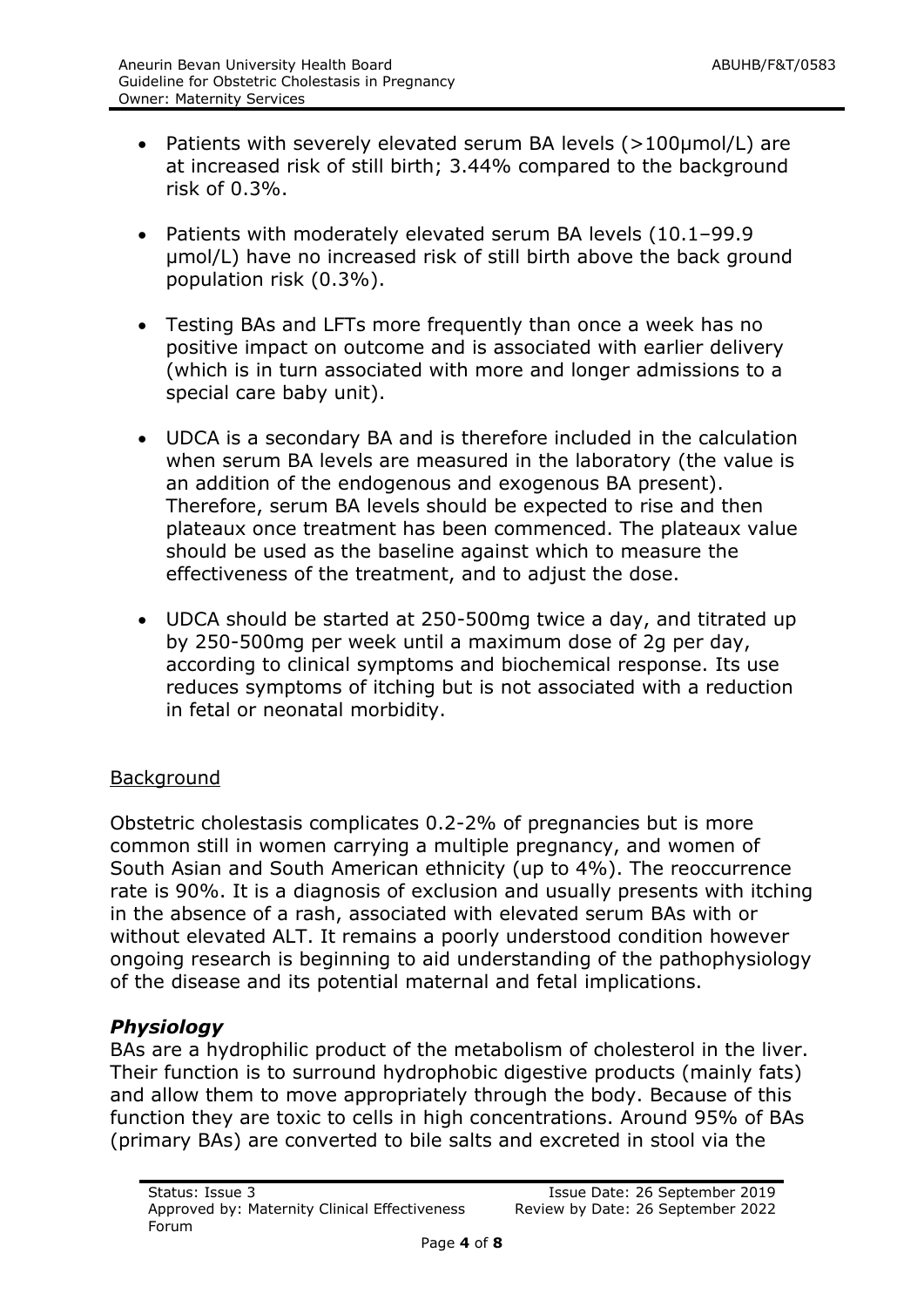ileum. The remaining 5% (secondary BAs) are deconjugated by normal gut flora and excreted in stool via the colon.

It is normal for BA levels to increase with increasing gestation. Increasing oestrogen and progesterone-metabolite levels inhibit the activity of the transported proteins used to move BA into the gut for excretion and lead to a relative accumulation in the blood. In women with obstetric cholestasis levels of these hormones/metabolites are even higher leading to higher serum concentrations than would normally be found.

The fetus produces its own BAs from around 12 weeks gestation. Since the fetal renal and hepatobilary systems are immature they cannot be used to excrete the BAs into the fetal urine or gut and so they must be transferred across the placenta into the maternal circulation for excretion.

In obstetric cholestasis the combination of abnormally high concentrations of BAs passing from mother to fetus across the placenta, and impairment of the fetal-to-maternal placental transfer results in the accumulation of pathological concentrations of BAs (a cellular apoplectic) within the fetal circulation.

# *Morbidity and mortality*

Recent studies have pointed to the directional link between fetal and neonatal morbidity and mortality and BA concentrations. The higher the BA levels the greater the risk of fetal and neonatal complications including meconium stained liquor, neonatal admission to special care, and preterm delivery (iatrogenic and spontaneous). Some studies have demonstrated that the increased risk of admission to a special care baby unit is mitigated by controlling for gestation age. Additionally it is now established that hypoxic ischaemic encephalopathy, intraventricular haemorrhage grade 3 or 4, bronchopulmonary dysplasia, necrotising enterocolitis, and perinatal death (including still birth) are only significantly associated with severe obstetric cholestasis, defined as serum BA concentrations of greater than 100µmol/L.

The latest research demonstrates that testing BA and LFTs more frequently than once a week has no positive effect on fetal and neonatal outcomes, and is significantly associated with delivery at an earlier gestational age, which its self is associated with poorer neonatal outcomes.

#### *Treatments*

UDCA is a form of secondary BA which promotes the expression of the transporter proteins required to facilitate the excretion of BAs into the ileum and colon, and thus reduces maternal serum BA levels. It is started at a dose of 250-500mg twice a day and can be increased by 250-500mg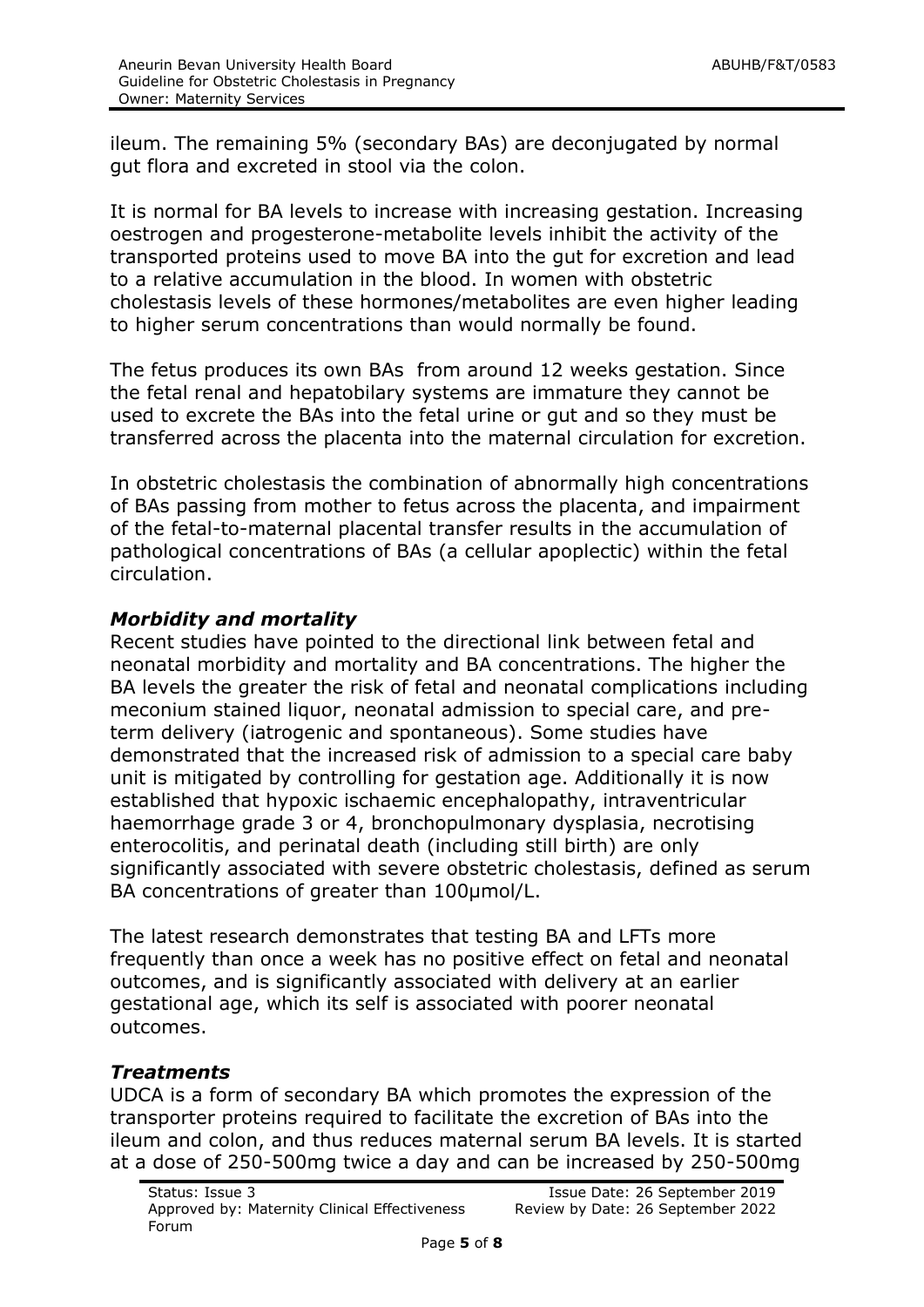per week until a total daily dose of 2g (in divided doses) according to clinical symptoms and biochemical response to treatment.

Some studies recommend the use of oral vitamin K but only in the presents of a prolonged prothrombin time. The RCOG 2011 guideline states that 5-10mg once daily of oral water soluble vitamin K could be used where a prolonged prothrombin time is present but does not stipulate how frequently clotting screening should be carried out. The theory is that obstetric cholestasis causes abnormal fat absorption and so lower absorption levels of fat soluble vitamins, including vitamin K which is vital for the production of clotting factors II, VII, IX and X. By providing a water soluble form of vitamin K these clotting factors can still be produced. Historically there was concern that oral vitamin K may be associated with haemolytic disease of the new-born, however this does not appear to be the case with the low doses required here. Observational data demonstrates a reduction in the postpartum haemorrhages rates of mothers with obstetric cholestasis that took water soluble vitamin K – from 45% to 12%.

There has been recent publication surrounding an associate between low vitamin D levels and obstetric cholestasis, with the levels of the vitamin deficiently inversely proportional to the biochemical severity of the disease. However, this study was unable to demonstrate a cause-andeffect and so further research is needed into the benefits of treating vitamin D deficiency in the development of obstetric cholestasis.

# **Management of Obstetric Cholestasis**

All patients diagnosed with obstetric cholestasis should:

- 1. Be Consultant led in their care with a clearly documented plan including testing, and timing and mode of delivery.
- 2. Have continuous CTG monitoring in labour
- 3. Avoid medications that cause cholestasis (flucloxacillin, erythromycin, augmentin)
- 4. Be recommended intramuscular vitamin K for their baby after delivery
- 5. Be directed to the British Liver Trust for further patient information.

# *Antenatal management*

Please see flow chart in Appendix One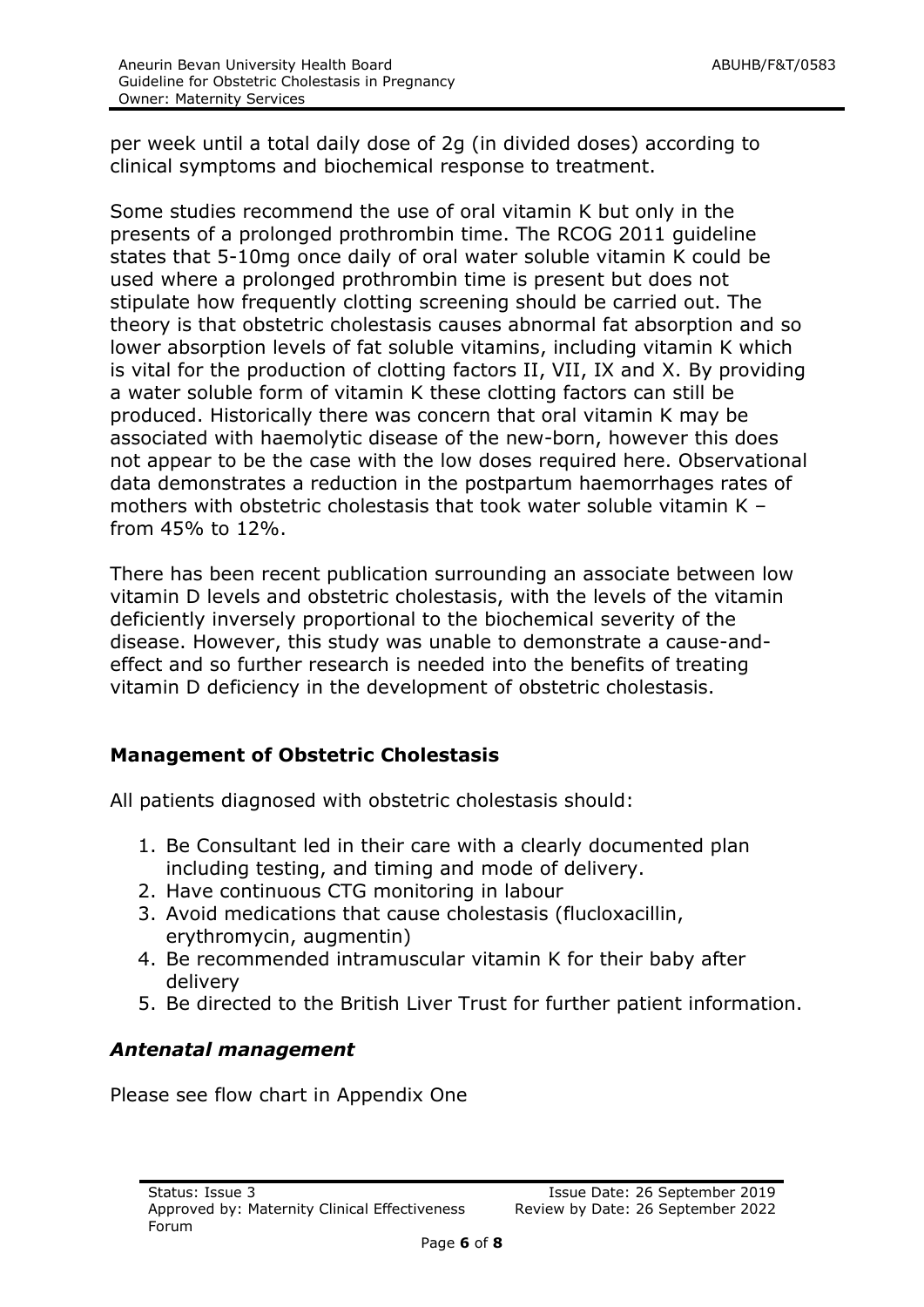# *Postnatal management*

- 1. There is no evidence that CTG or fetal ultrasound is predicative of fetal morbidity or mortality UNLESS growth restriction is suspected (please see separate guideline on the management of growth restricted fetus).
- 2. BAs/LFTs should be checked at the 6 weeks postnatal examination with the GP to ensure they have returned to normal.
- 3. Women who have had obstetric cholestasis should, where possible, avoid oestrogen containing contraceptives.
- 4. Women should be advised that there is a reoccurrence risk of up to 90% in subsequent pregnancies.

# **Further Information Clinical Documents**

www.britishlivertrust.org.uk/liver-information/liver-conditions/icp/

# **References**

Biccoca M.J., Sperling J.D., Chauhan S.P., Intrahepatic cholestasis of pregnancy: Review of six national and regional guidelines. *European Journal of Obstetrics and Gynaecology and Reproductive Biology*, 2018; 231: 180-187

Cui D., Zhong Y., Zhang L., Du, H., Bile acid levels and risk of adverse perinatal outcomes in intrahepatic cholestasis of pregnancy: A metaanalysis. *The Journal of Obstetrics and Gynaecology Research,* 2017; 49 (9): 1411-1420.

*Management of intrahepatic cholestasis of pregnancy.* Published online February 14, 2019 [http://dx.doi.org/10.1016/S0140-6736\(18\)32323-7.](http://dx.doi.org/10.1016/S0140-6736(18)32323-7) [www.lancet.com](http://www.lancet.com/)

Herrera C.A. et al, Perinatal outcome associated with intrahepatic cholestasis of pregnancy. *Journal of maternal-fetal and neonatal medicine*, 2018; 31 (14): 1913-1920.

McIllvride S., Dixon P.H., Williamson C., Bile Acids and Gestation. *Molecular Aspects of Medicine*, 2017; 56: 90-100.

Obstetric Cholestasis: Greentop Guideline number 43, 2011 (April), RCOG.

Turkmen G.G. et al, Low serum vitamin D level is associated with intrahepatic cholestasis of pregnancy. *The Journal of Obstetrics and Gynaecology Research,* 2018; 44 (9): 1712-1718.